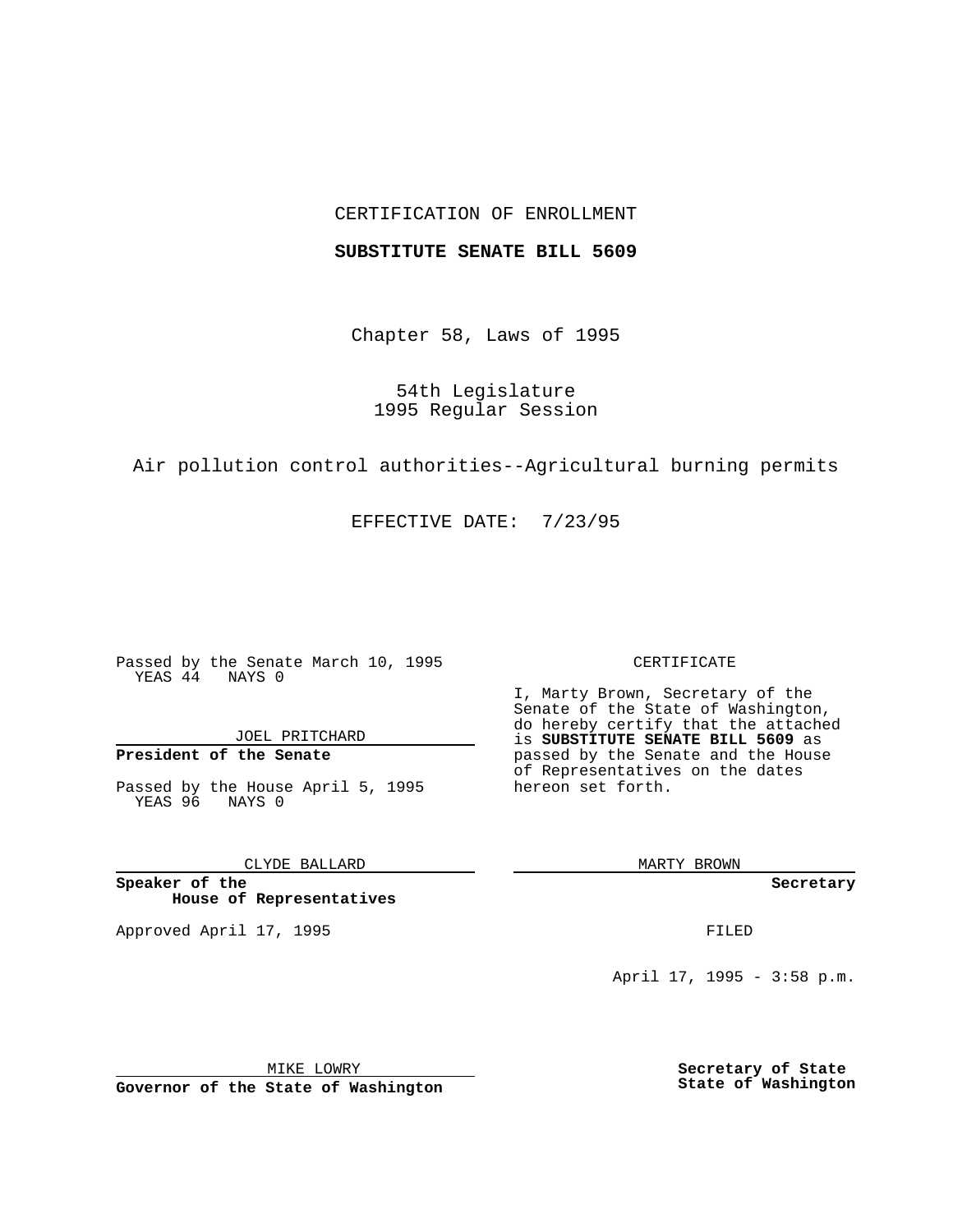## **SUBSTITUTE SENATE BILL 5609** \_\_\_\_\_\_\_\_\_\_\_\_\_\_\_\_\_\_\_\_\_\_\_\_\_\_\_\_\_\_\_\_\_\_\_\_\_\_\_\_\_\_\_\_\_\_\_

\_\_\_\_\_\_\_\_\_\_\_\_\_\_\_\_\_\_\_\_\_\_\_\_\_\_\_\_\_\_\_\_\_\_\_\_\_\_\_\_\_\_\_\_\_\_\_

Passed Legislature - 1995 Regular Session

**State of Washington 54th Legislature 1995 Regular Session**

**By** Senate Committee on Ecology & Parks (originally sponsored by Senators Loveland, Rasmussen, Prince, Snyder, Morton, West and A. Anderson)

Read first time 03/01/95.

 AN ACT Relating to air pollution control authorities; and amending RCW 70.94.650.

BE IT ENACTED BY THE LEGISLATURE OF THE STATE OF WASHINGTON:

 **Sec. 1.** RCW 70.94.650 and 1994 c 28 s 2 are each amended to read as follows:

- (1) Any person who proposes to set fires in the course of
- (a) weed abatement,

 (b) instruction in methods of fire fighting, except training to fight structural fires as provided in RCW 52.12.150 and except forest fire training, or

 (c) agricultural activities shall obtain a permit from an air pollution control authority, the department of ecology, or a local entity delegated permitting authority under RCW 70.94.654. General permit criteria of state-wide applicability shall be established by the department, by rule, after consultation with the various air pollution control authorities. Permits shall be issued under this section based on seasonal operations or by individual operations, or both. All permits shall be conditioned to insure that the public interest in air, water, and land pollution and safety to life and property is fully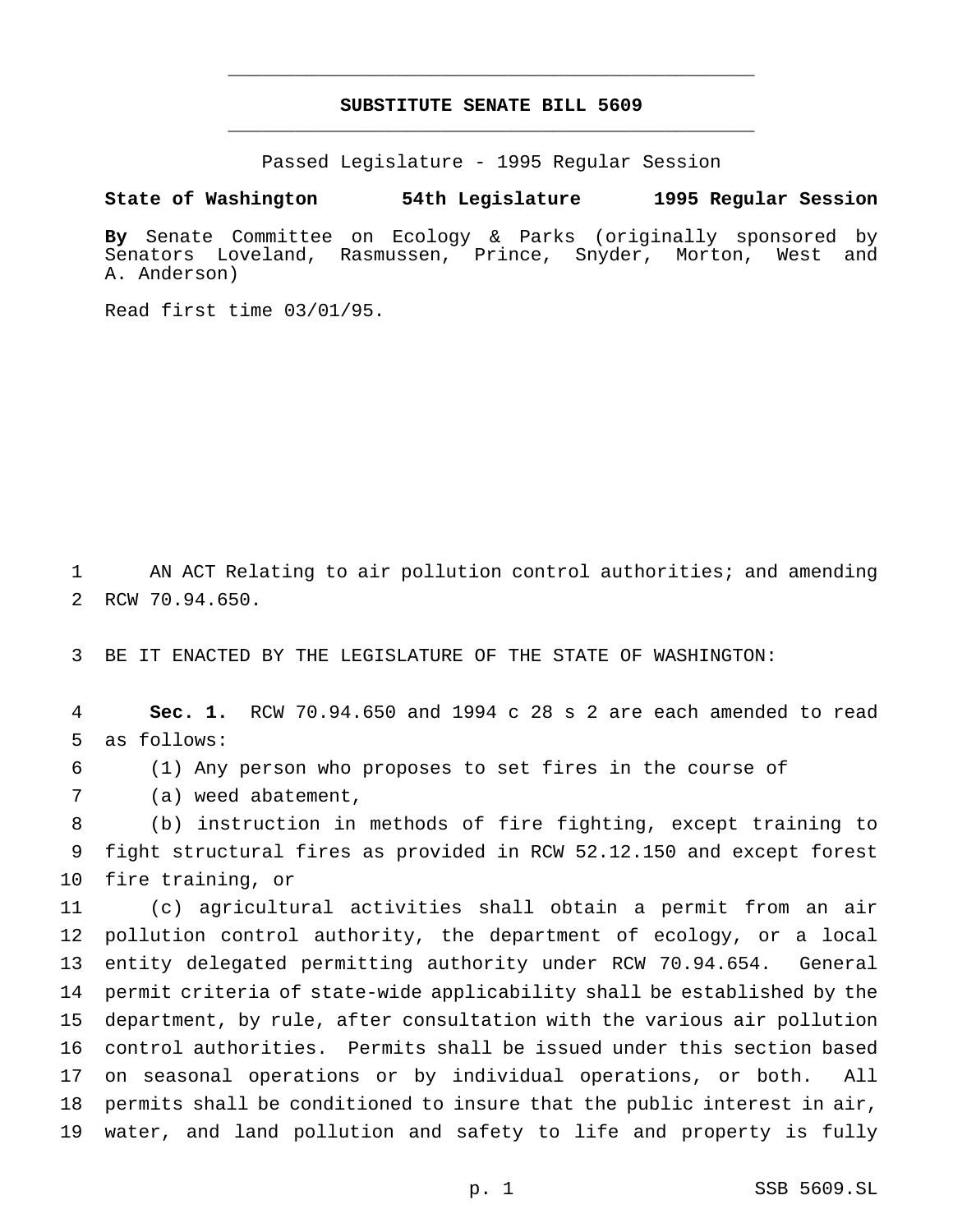considered. In addition to any other requirements established by the department to protect air quality pursuant to other laws, applicants for permits must show that the setting of fires as requested is the most reasonable procedure to follow in safeguarding life or property under all circumstances or is otherwise reasonably necessary to successfully carry out the enterprise in which the applicant is engaged, or both. All burning permits will be designed to minimize air pollution insofar as practical. Nothing in this section shall relieve the applicant from obtaining permits, licenses, or other approvals required by any other law. An application for a permit to set fires in the course of agricultural burning for controlling diseases, insects, weed abatement or development of physiological conditions conducive to increased crop yield, shall be acted upon within seven days from the date such application is filed. The department of ecology and local air authorities shall provide convenient methods for issuance and oversight of agricultural burning permits. The department and local air authorities shall, through agreement, work with counties and cities to provide convenient methods for granting permission for agricultural burning, including telephone, facsimile transmission, issuance from 20 local city or county offices, or other methods. A local air authority 21 administering the permit program under this subsection (1)(c) shall not 22 limit the number of days of allowable agricultural burning, but may 23 consider the time of year, meteorological conditions, and other 24 criteria specified in rules adopted by the department to implement this 25 subsection  $(1)(c)$ .

 (2) Permit fees shall be assessed for burning under this section and shall be collected by the department of ecology, the appropriate local air authority, or a local entity delegated permitting authority pursuant to RCW 70.94.654 at the time the permit is issued. All fees collected shall be deposited in the air pollution control account created in RCW 70.94.015, except for that portion of the fee necessary to cover local costs of administering a permit issued under this section. Fees shall be set by rule by the permitting agency at the level determined by the task force created by subsection (4) of this section, but shall not exceed two dollars and fifty cents per acre to be burned. After fees are established by rule, any increases in such fees shall be limited to annual inflation adjustments as determined by the state office of the economic and revenue forecast council.